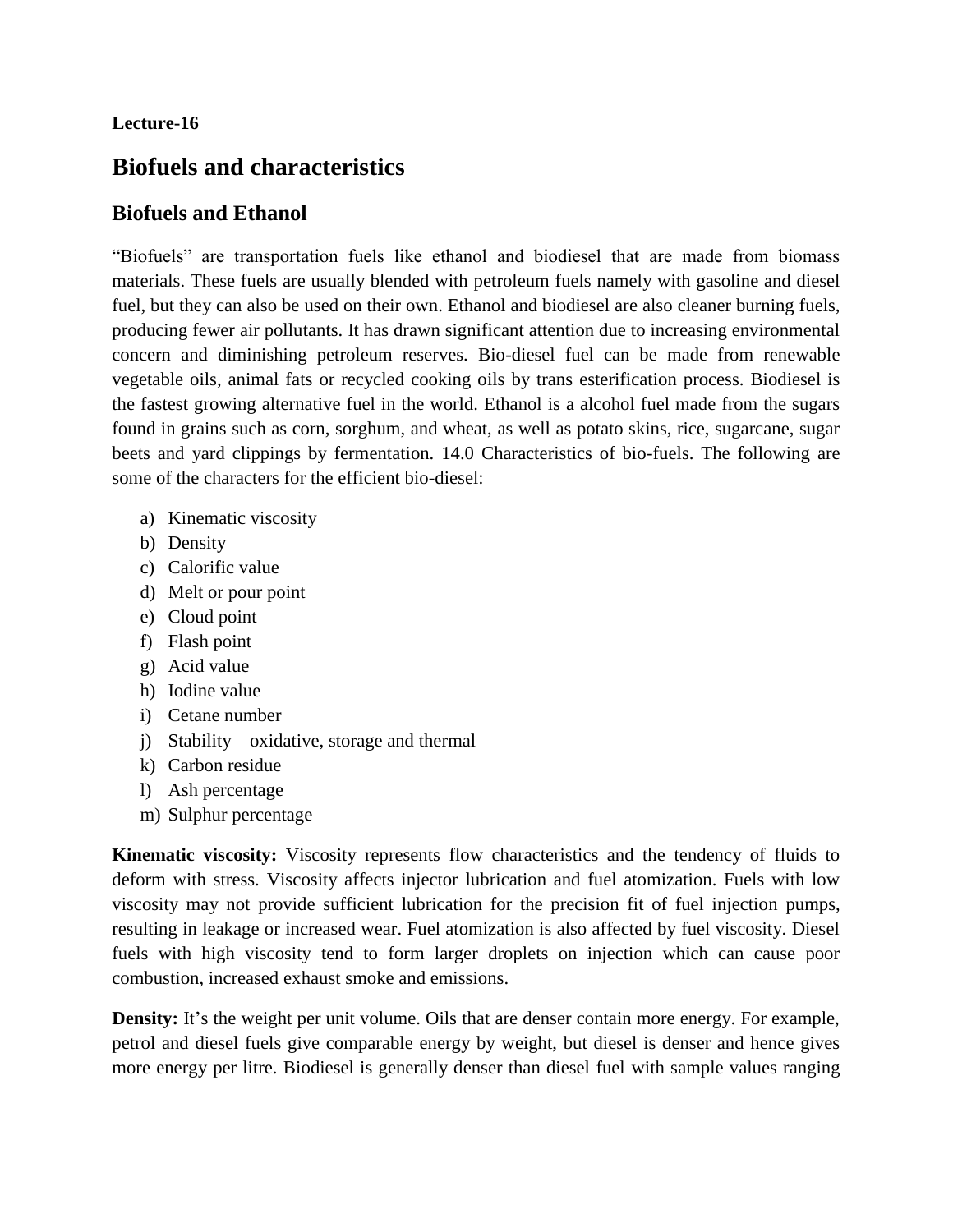between 877 kg/m3 to 884 kg/m<sup>3</sup> compared with diesel at 835 kg/m<sup>3</sup>. Thus, density of the final product depends mostly on the feedstock used.

**Calorific Value**:Heat of combustion Heating Value or Heat of Combustion, is the amount of heating energy released by the combustion of a unit value of fuels. One of the most important determinants of heating value is moisture content. Liquid biofuels however have bulk densities comparable to those for fossil fuels.

**Melt point or Pour point Melt or pour point**: It refers to the temperature at which the oil in solid form starts to melt or pour. In case where the temperatures fall below the melt point, the entire fuel system including all fuel lines and fuel tank will need to be heated.

**Cloud point**: The temperature at which an oil starts to solidify is known as the cloud point. While operating an engine at temperatures below an oil's cloud point, heating will be necessary in order to avoid waxing of the fuel.

**Flash point** (FP) : The flash point temperature of diesel fuel is the minimum temperature at which the fuel will ignite (flash) on application of an ignition source. Flash point varies inversely with the fuel's volatility. Minimum flash point temperatures are required for proper safety and handling of diesel fuel. The flash point determines the flammability of the material. Neat biodiesel has a flash point (150°C) well above the flash point of petroleum based diesel fuel  $(\pm 70^{\circ}C)$ .

**Acid value**: The total acid number is an indication of the presence of free fatty acids formed due to oil degradation and combustion. It can also result from improper manufacturing, through remaining catalyst or excessive neutralization.

**Iodine value**: It is an index of the number of double bonds in biodiesel, and therefore is a parameter that quantifies the degree of unsaturation of biodiesel. It is reported in terms of the grams of iodine that will react with 100 grams of a fat or oil under specified condition. It is a value of the amount of iodine, measured in grams, absorbed by 100 grams of given oil. It is commonly used as a measure of the chemical stability properties of different biodiesel fuels against such oxidation.

**Aniline point/Cetane number (CN):** It is a relative measure of the interval between the beginning of injection and auto-ignition of the fuel. The higher the cetane number, the shorter the delay interval and the greater its combustibility. Fuels with low Cetane Numbers will result in difficult starting, noise and exhaust smoke. In general, diesel engines will operate better on fuels with Cetane Numbers above 50. Cetane number is usually measured directly using a test engine. Cetane tests provide information on the ignition quality of a diesel fuel. No.2 diesel fuel usually has a cetane rating between 45 and 50 while vegetable oil is 35 to 45. Biodiesel is usually have in between 50 to 60.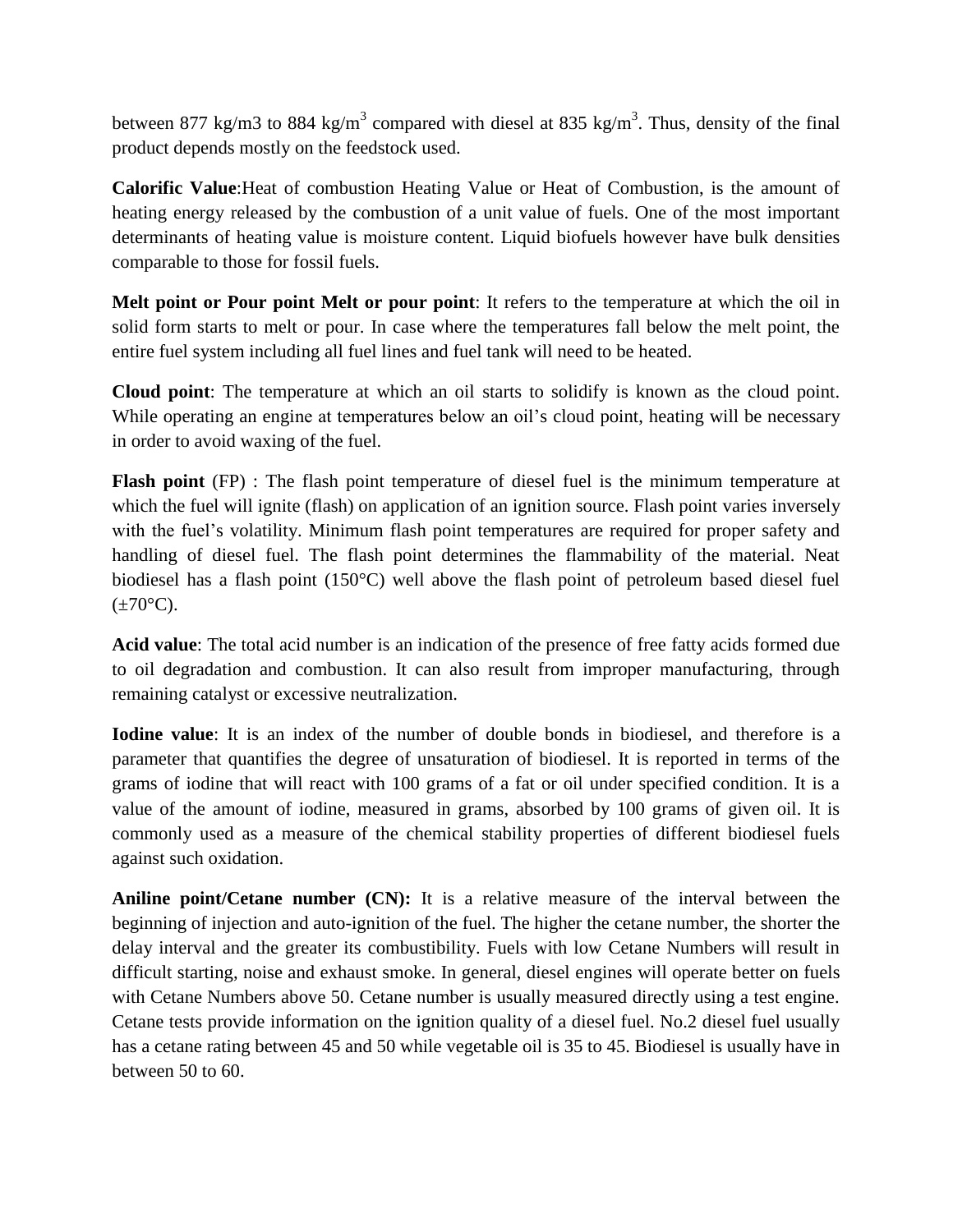**Stability**: Biodiesel ages more quickly than petroleum diesel fuel due to the chemical structure of fatty acids and methyl esters present in biodiesel. Typically there are fourteen types of fatty acid methyl ester in the biodiesel. The individual proportion of presence of these esters in the fuel affects the final properties of biodiesel. Poor oxidation stability can cause fuel thickening, formation of gums and sediments which in turn can cause filter clogging and injector fouling. Thermal degradation occurs at high temperature and degrades hyper peroxide in the fuel more rapidly than oxidative degradation. Biodiesel and biodiesel blends are much more thermally stable than diesel. Biodiesel and its blends should not be stored in a storage tank or vehicle tank more than 6 months. Depending upon the storage temperature and other conditions suggest the use of appropriate antioxidants.

**Carbon residue**: This indicates the tendency of fuel to form carbon deposits in an engine. An important indicator of the quality of biodiesel is the carbon residue, which corresponds to the content of glycerides, free fatty acids, soaps, polymers and remaining catalyst.

**Ash Percentage**: Ash is a measure of the amount of metals contained in the fuel. High concentrations of these materials can cause injector tip plugging, combustion deposits and injection system wear. The ash content is important for the heating value, as heating value decreases with increasing ash content. Ash content for bio-fuels is typically lower than for most coals, and sulphur content is much lower than for many fossil fuels.

**Sulfur percentage** : The percentage by weight, of sulfur in the fuel sulfur content is limited by law to very small percentages for diesel fuel used in on-road applications. First use vegetable oil and animal fat based biodiesel has less than 15 ppm sulphur. Many researchers claim that pure biodiesel is essentially sulphur free and therefore biodiesel is an ultra-low sulphur fuel.

# **Bio-diesel**

### **Batch process**

Preparation:

1) Care must be taken to monitor the amount of water and free fatty acids in the incoming biolipid (oil or fat). If the free fatty acid level or water level is too high it may cause problems with soap formation and the separation of the glycerin by-product downstream.

2) Catalyst is dissolved in the alcohol using a standard agitator or mixer.

3) The alcohol/catalyst mix is then charged into a closed reaction vessel and the biolipid (vegetable or animal oil or fat) is added. The system from here on is totally closed to the atmosphere to prevent the loss of alcohol.

4) The reaction mix is kept just above the boiling point of the alcohol (around 70 °C) to speed up the reaction. Some systems recommend the reaction take place anywhere from room temperature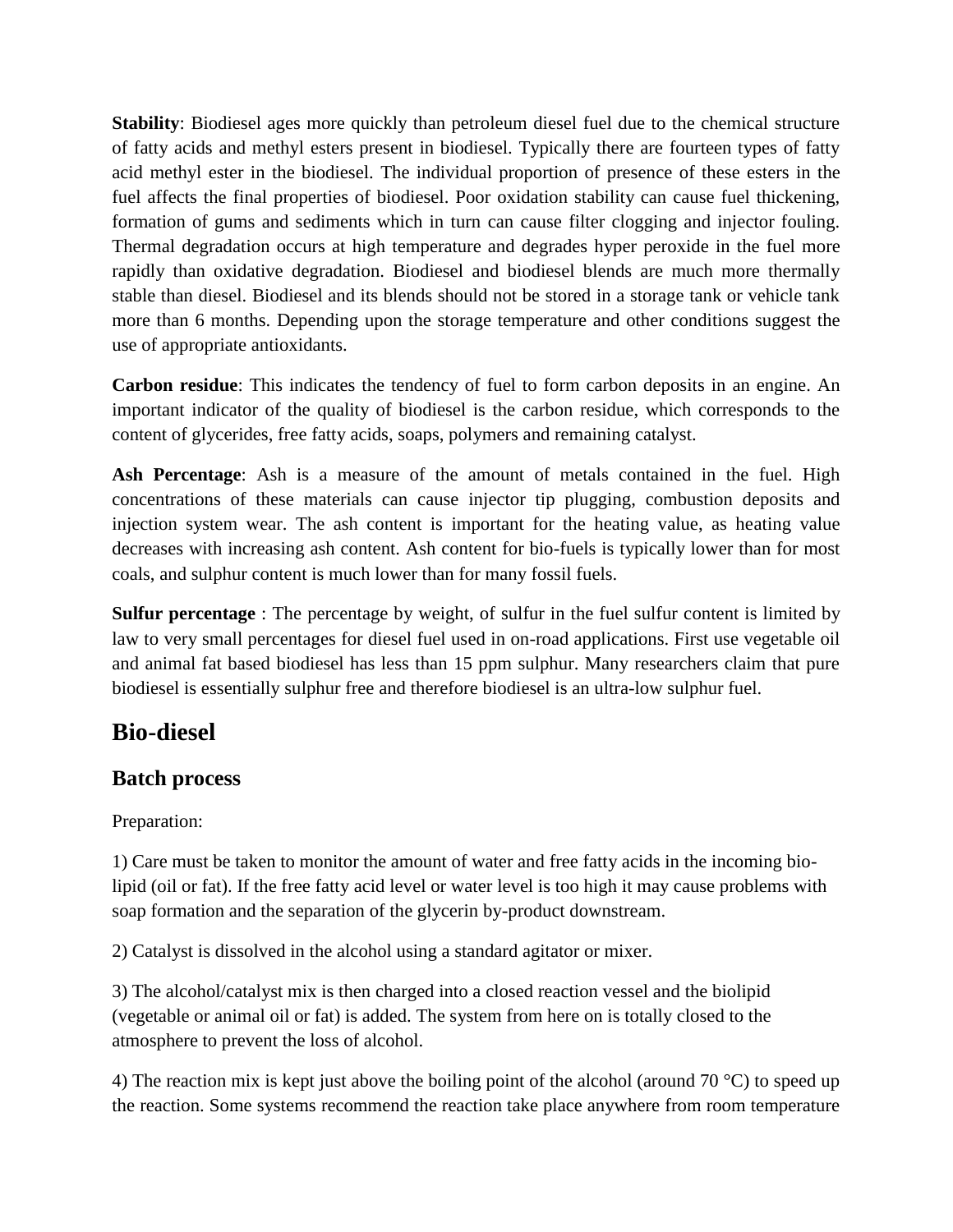to 55 °C for safety reasons. Recommended reaction time varies from 1 to 8 hours; under normal conditions the reaction rate will double with every 10 °C increase in reaction temperature. Excess alcohol is normally used to ensure total conversion of the fat or oil to its esters.

5) The glycerin phase is much denser than biodiesel phase and the two can be gravity separated with glycerin simply drawn off the bottom of the settling vessel. In some cases, a centrifuge is used to separate the two materials faster.

6) Once the glycerin and biodiesel phases have been separated, the excess alcohol in each phase is removed with a flash evaporation process or by distillation. Care must be taken to ensure no water accumulates in the recovered alcohol stream.

7) The by-product (i.e., glycerin) contains unused catalyst and soaps, that are neutralized with an acid and sent to storage as crude glycerin.

8) Once separated from the glycerin, the biodiesel is sometimes purified by washing gently with warm water to remove residual catalyst or soaps, dried, and sent to storage.

## **Supercritical process**

It is a catalyst-free method and continuous process. In this method, transesterification process uses supercritical methanol at high temperatures and pressures. In the supercritical state, the oil and methanol are in a single phase, and reaction occurs spontaneously and rapidly. The process can tolerate water in the feedstock. Also the catalyst removal step is eliminated. High temperatures and pressures are required, but energy costs of production are similar or less than catalytic production routes.

### **Ultra- and high-shear in-line and batch reactors**

Ultra- and High Shear in-line or batch reactors allow production of biodiesel continuously, semicontinuously, and in batch-mode. This method drastically reduces production time and increases production volume. The reaction takes place in the high-energetic shear zone of the ultra- and high Shear mixer by reducing the droplet size of the immiscible liquids such as oil or fats and methanol. Therefore, the smaller the droplet size, the larger the surface area the faster the catalyst can react.

### **Ultrasonic-reactor method**

In the ultrasonic reactor method, the ultrasonic waves cause the reaction mixture to produce and collapse bubbles constantly. This cavitation provides simultaneously the mixing and heating required to carry out the transesterification process. The ultrasonic reactor method for biodiesel production drastically reduces the reaction time, reaction temperatures, and energy input. Industrial scale ultrasonic devices allow for the industrial scale processing of several thousand barrels per day.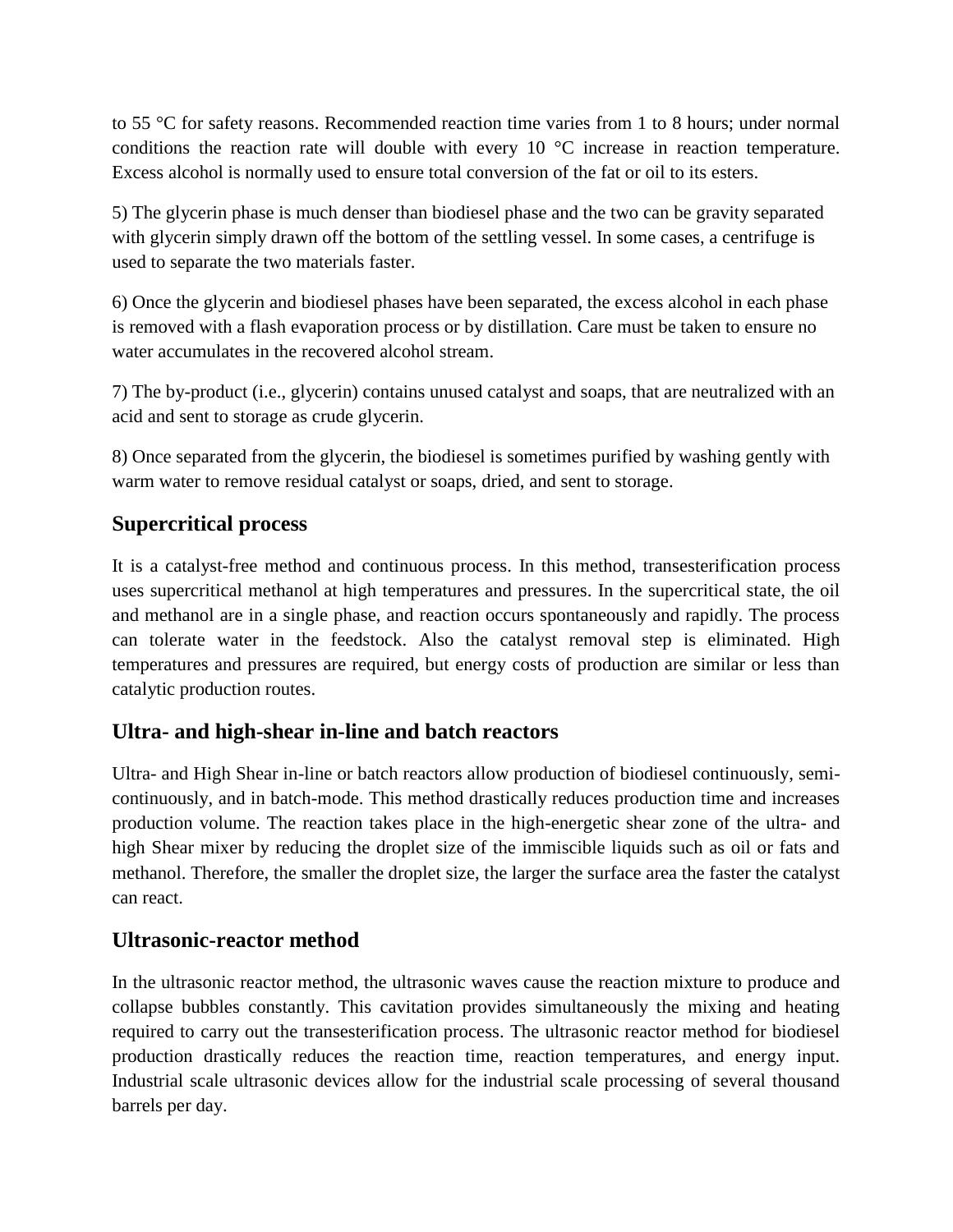#### **Microwave method**

Current research is being directed into using commercial microwave ovens to provide the heat needed in the transesterification process. The microwaves provide intense localized heating that may be higher than the recorded temperature of the reaction vessel. A continuous flow process producing 6lt/min at a 99% conversion rate has been developed and shown to consume only onefourth of the energy required in the batch process. Although it is still in the lab-scale, development stage, the microwave method holds great potential to be an efficient and costcompetitive method for commercial-scale biodiesel production.

### **Preparation of bio diesel from jatropha curcas**

In most of the developed countries, biodiesel is produced from soybean, rapeseed, sunflower, peanut, etc., which are essentially edible in Indian context. Among the various vegetable oil sources, non-edible oils are suitable for biodiesel production. Because edible oils are already in demand and too expensive than diesel fuel. Among the non-edible oil sources, Jatropha curcas is identified as potential biodiesel source and comparing with other sources, which has added advantages as rapid growth, higher seed productivity, suitable for tropical and subtropical regions of the world. The Jatropha plant can reach a height up to 5 m and its seed yield ranges from 7.5 to 12 tonnes per hectare per year, after five years of growth. The oil content of whole Jatropha seed is 30-35 % by weight basis. Several properties of the plant including its hardness, rapid growth, easy propagation and wide ranging usefulness have resulted in its spread far beyond its original distribution. Preparation of bio diesel from jatropha requires a two-step approach; the extraction of the Jatropha oils from the seed, and the conversion of the extracted oil to Biodiesel, according to the following transesterification reaction. The mechanical extraction was done using a hydraulic press. After dehulling, the Jatropha seeds were first pressed to extract oil and then placed inside a soxhlet and brought into contact with a condensed solvent. The solvent dissolves the oil and then it is later separated using a rotor vapor. The obtained Jatropha oil was used for Biodiesel production. The transesterification reaction was done using methanol and two basic catalysts. Solvent extraction has higher oil yield than hydraulic press extraction.

#### **Ethanol from agricultural produce (Sugar cane and corn)**

Non-petroleum fuels liquid fuels find use when petroleum fuels are scarce or costly. The scientists have been in search of new fuels to replace conventional fuels that are used in IC engines. Among all the fuels, alcohols, which can be produced from sugarcane waste and many other agricultural products, are considered the most promising fuels for the future. There are two types of alcohols: methanol (CH3OH) and ethanol (C2H5OH). Ethanol has attracted a lot of attention as a transport fuel because it is relatively cheap non-petroleum-based fuel. Also, the emissions from the combustion of ethanol are much less than for fossile fuels. Ethanol, being a pure compound, has a fixed set of physical as well as chemical properties. This is in contrast to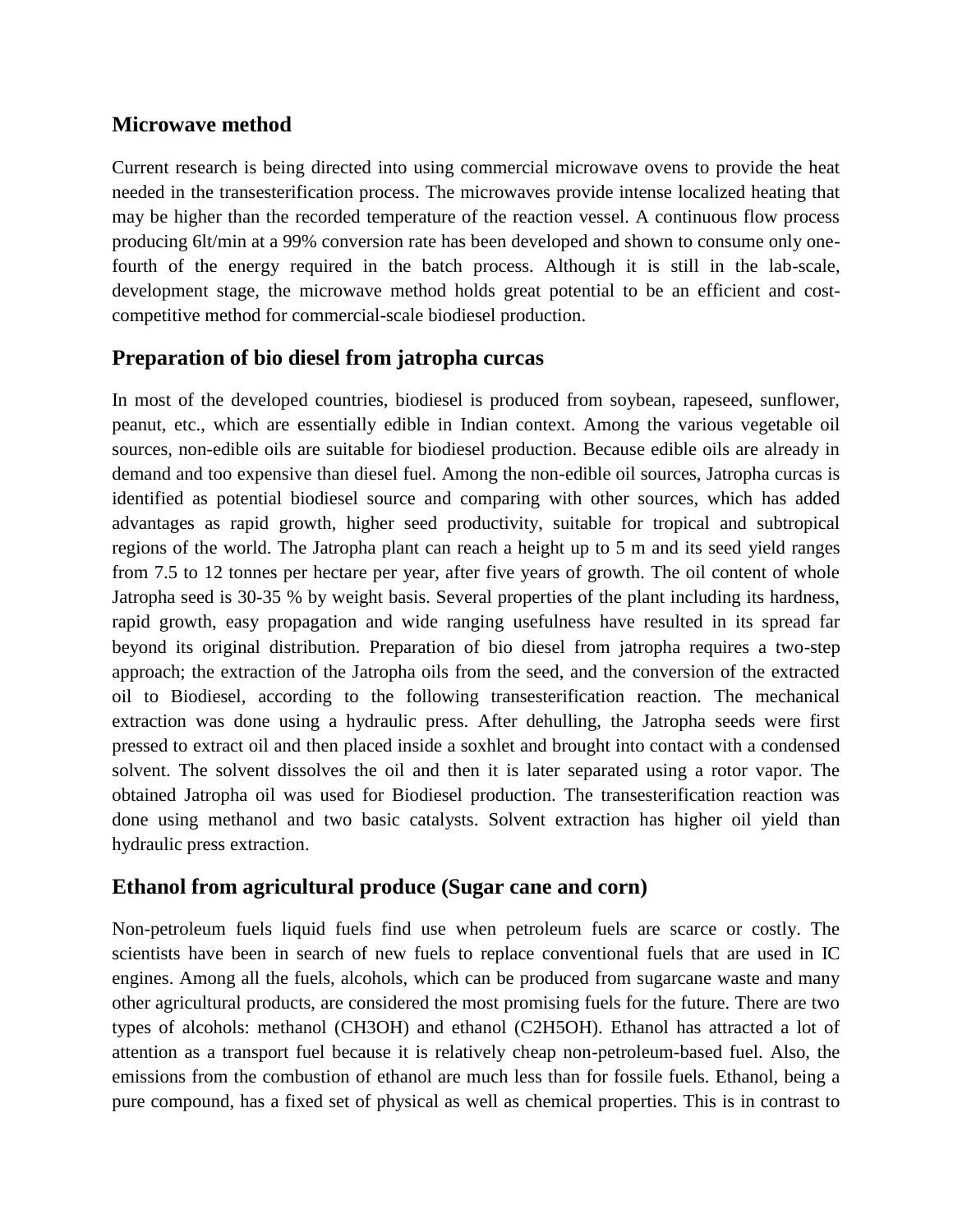petrol and diesel, which are mixtures of hydrocarbons.. But in countries like India, ethanol is a strong candidate since they possess the agricultural resources for it production. It is a more attractive fuel for India because the productive capacity from sugarcane crops is high, of the order of 1345 l/ha. Earlier, this fuel was not used in automobiles due to low energy density, high production cost and corrosion. The current shortage of gasoline has made it necessary to substitute ethanol as fuel in SI engines. At present, Brazil is the only country that produces fuel alcohol on a large scale from agricultural products (mainly sugarcane). Brazil was the first and biggest producer of cheapest bio-ethanol in the world. Second cheapest bio-ethanol is made from corn in the USA. Properties of ethanol and methanol are similar, with difference of only 5 -10%. Ethanol is superior to methanol as it has wider ignition limit  $(3.5 -17)$  than methanol  $(2.15 -12.8)$ . Ethanol calorific value (26,880 kJ/kg) is considerably higher than methanol (19,740 kJ/kg). Ethanol is a much more superior fuel for diesel engines as its cetane number is 8.

Compared to the cetane number of 3 for methanol, Ethanol is used in racing cars due to its very high heat of vaporization. 16.1 Manufacture of ethanol Three different feed stocks are available for ethanol production such as, sugar feed stock i.e., sugarcane and sugar beet; starch feed stock i.e., cereal grains and potato and cellulose feed stock i.e., forest products and agricultural residues. 16.1.1 Ethanol from starchy feed stock (grains) Ethanol production from cereal grains such as barley, wheat and corn is a much easier process than from cellulose material. The process includes several steps, as listed below:

- a) Milling of grains
- b) Hydrolysis of starch to sugar units
- c) Fermentation by yeast
- d) Distillation
- e) Removal of water from ethanol

After grinding the raw material, it is mixed with water and enzymes to break down the starch to sugar units. The free sugar can be used by yeast or bacteria and converted to ethanol and carbon dioxide. As the concentration of ethanol increases to about 15%, fermentation is reduced, since high alcohol concentration kills the yeast or bacteria. It is then necessary to separate the ethanol from the other material in the fermentation tanks by distillation. Distillation increases the ethanol concentration up to about 95%. In order to remove the rest of the water from the ethanol solution, it must be dried by different drying agents to a concentration of 99.5% ethanol or absolute ethanol. Extractive distillation with benzene also yields anhydrous ethanol. It is possible to produce 1 litre of absolute ethanol from about 3 kg of wheat.

Ethanol production from sugarcane is one of the easiest and most efficient processes since sugarcane contains about 15% sucrose. The glycosidic bond in the disaccharide can be broken down into two sugar units, which are free and readily available for fermentation. The cane is cut and the juice is extracted by maceration. After clarification, the juice is concentrated by boiling. The concentrated juice is fermented with yeast to produce raw ethanol. A series of distillation